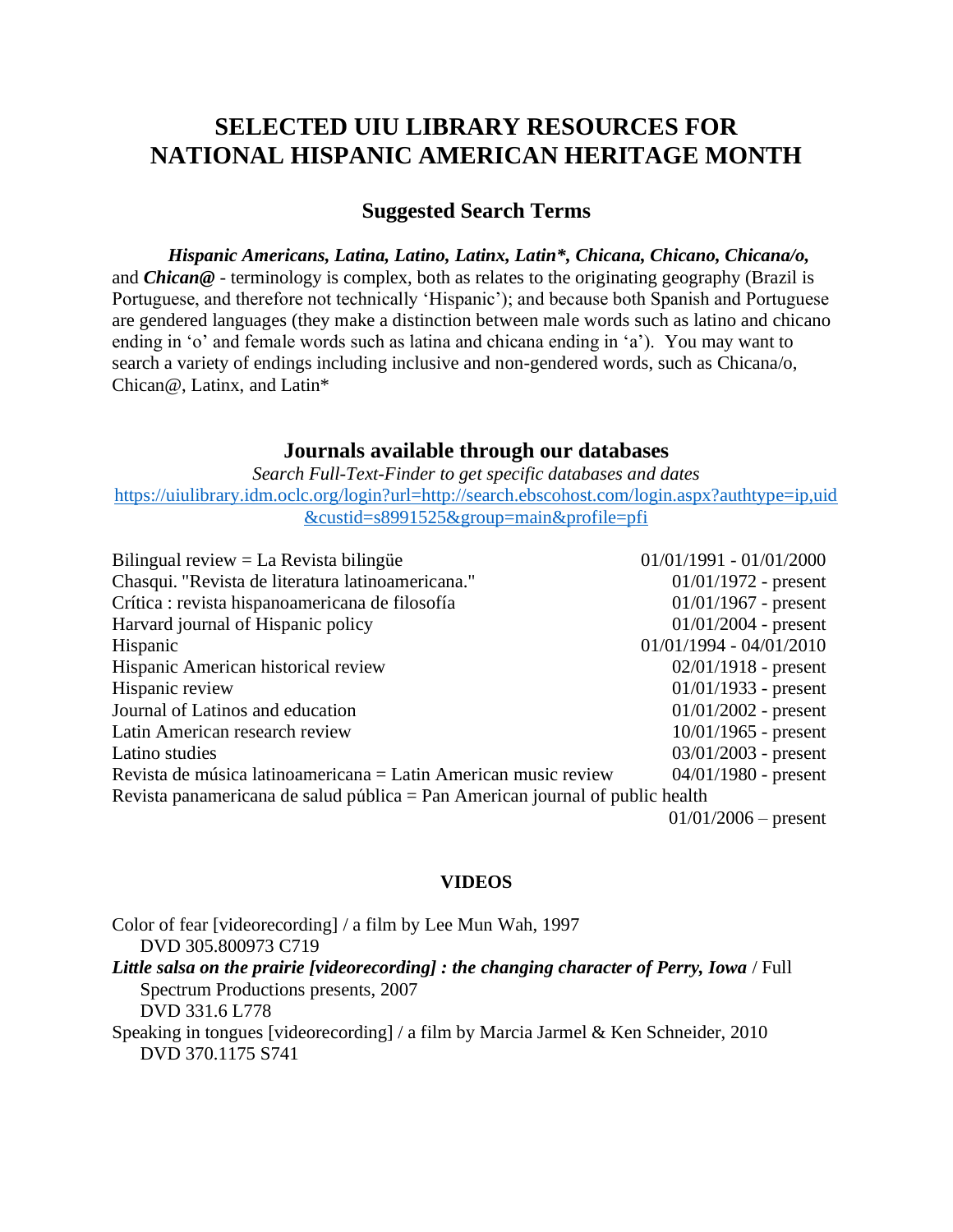## **E-BOOKS**

Biography and History

Latino issues : a reference handbook / Rogelio Sáenz, Aurelia Lorena Murga, 2011 La nueva California : Latinos in the Golden State / David E. Hayes-Bautista, 2004

Notable Latino Americans : a biographical dictionary / Matt S. Meier ; with Conchita Franco Serri and Richard A. Garcia, 1997

Quest for Tejano identity in San Antonio, Texas, 1913-2000 / Richard A. Buitron, Jr, 2004

### Business

Como conseguir trabajo en los Estados Unidos : guía especial para Latinos / Mariela Dabbah, 2005

Hispanic marketing : connecting with the new Latino consumer / Felipe Korzenny, Betty Ann Korzenny, 2012

- Hispanic-Latino entrepreneurship : viewpoints of practitioners / J. Mark Munoz and Michelle Ingram Spain, 2015
- Workforce education for Latinos : politics, programs, and practices / Ana G. Huerta-Macías, 2002

### Education

- Blowout! : Sal Castro and the Chicano struggle for educational justice / Mario T. García & Sal Castro, 2011
- Chicano school failure and success : past, present, and future / edited by Richard R. Valencia, 2011
- Continua of biliteracy : an ecological framework for educational policy, research, and practice in multilingual settings / edited by Nancy H. Hornberger, 2003
- Learning to be Latino : how colleges shape identity politics / Daisy Verduzco Reyes, 2018
- Praeger handbook of Latino education in the U, S, / edited by Lourdes Diaz Soto ; foreword by Antonia Darder, 2007
- Reaching out to Latino families of English language learners / David Campos, Rocio Delgado, and Mary Esther Huerta, 2011

### Health and Medicine

- Handbook of Chicana/o psychology and mental health / edited by Roberto J,.Velásquez, Leticia M, Arellano, Brian McNeill, 2004
- Health issues in the Latino community / Marilyn Aguirre-Molina, Carlos W. Molina, and Ruth Enid Zambrana, editors, 2001
- Medicine women, curanderas, and women doctors / by Bobette Perrone, H. Henrietta Stockel, Victoria Krueger, 1989

### Literature

- Celebrating cuentos : promoting Latino children's literature and literacy in classrooms and libraries / Jamie Campbell Naidoo, editor, 2011
- Chicano satire : a study in literary culture / by Guillermo E. Hernández, 1991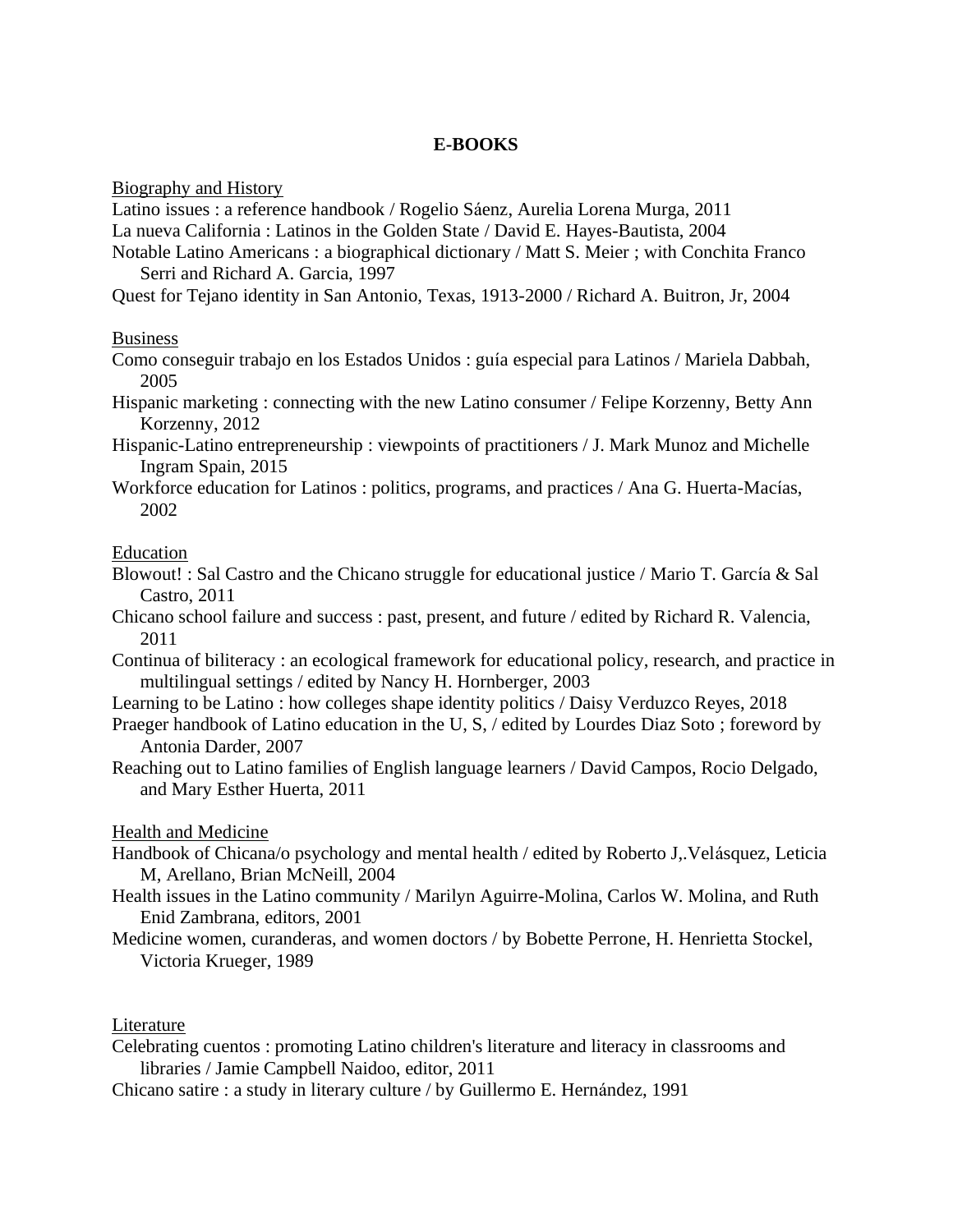Hispanic immigrant literature : el sueño del retorno / by Nicolás Kanellos, 2011 Redreaming America : toward a bilingual American culture / Debra A. Castillo, 2005

Political science

- Inviting Latino voters : party messages and Latino party identification / Stacey L. Connaughton, 2005
- Mexican American youth organization : avant-garde of the Chicano movement in Texas / Armando Navarro, 1995
- Walls and mirrors : Mexican Americans, Mexican immigrants, and the politics of ethnicity / David G. Gutiérrez, 1995

Social sciences

Barrio dreams : Puerto Ricans, Latinos, and the neoliberal city / Arlene Dávila, 2004 Border matters : remapping American cultural studies / José David Saldívar, 1997 Crowding out Latinos : Mexican Americans in the public consciousness / Marco Portales, 2000 From bomba to hip-hop : Puerto Rican culture and Latino identity / Juan Flores, 2000 From out of the shadows : Mexican women in twentieth-century America / Vicki L. Ruiz, 1998 Racial profiling / David L. Hudson Jr, 2011

S/HE : sex & gender in Hispanic cultures / edited by Debra D. Andrist, 2017

Tejano diaspora : Mexican Americanism & ethnic politics in Texas and Wisconsin / Marc Simon Rodriguez, 2011

# **GOVERNMENT DOCUMENTS : PAPER AND ONLINE**

Census

- Diversifying electorate : voting rates by race and Hispanic origin in 2012 (and other recent elections) / Thom File, 2013
	- C 3.186:P-20/568 /<https://purl.fdlp.gov/GPO/gpo106863>

We the American-- : Hispanics, 1993

C 3.2:AM 3/18 /<https://purl.fdlp.gov/GPO/LPS13613>

Hispanics in the United States [electronic resource], 200u

C 3.2:H 62/7 /<https://purl.fdlp.gov/GPO/FDLP1030>

Evaluating the Passel-Word Spanish surname list : 1990 decennial census post enumeration survey results / R. Colby Perkins, 1993

C 3.223/27:4 /<https://purl.fdlp.gov/GPO/LPS33854>

Analysis of general Hispanic responses in Census 2000 [electronic resource] / by Arthur R. Cresce and Roberto R. Ramirez, 2003

C 3.223/27:72 /<https://purl.fdlp.gov/GPO/LPS75110>

Historical census statistics on population totals by race, 1790 to 1990, and by Hispanic origin, 1970 to 1990, for large cities and other urban places in the United States [electronic resource] / by Campbell Gibson and Kay Jung, 2005 C 3.223/27:76 /<https://purl.fdlp.gov/GPO/LPS75196>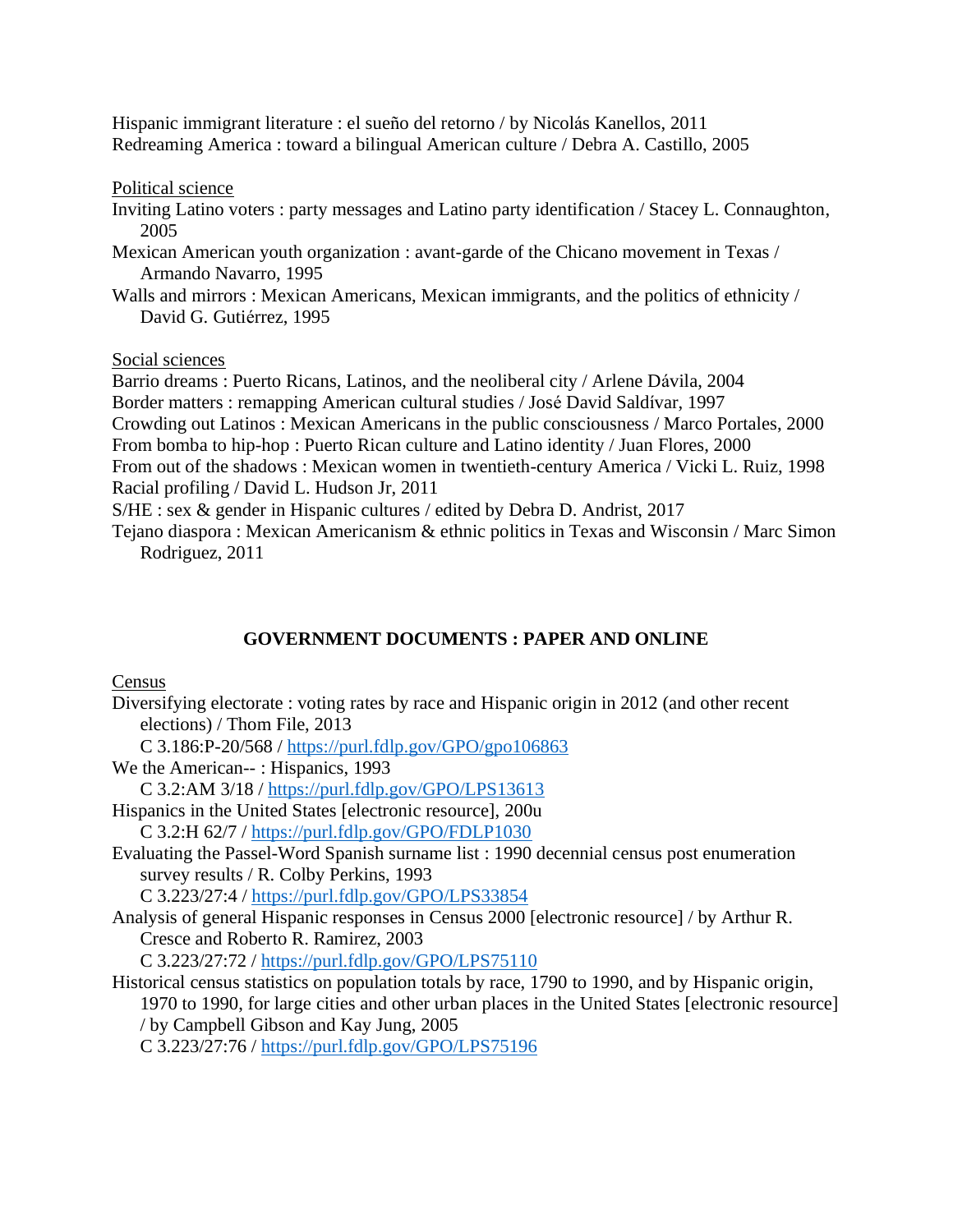Tracking Hispanic ethnicity [electronic resource] : evaluation of current population survey data quality for the question of Hispanic origin, 1971 to 2004 / by Dianne Schmidley and Arthur Cresce, 2007

C 3.223/27:80 /<https://purl.fdlp.gov/GPO/LPS93908>

### Defense Department

Hispanics in the United States Navy [electronic resource], 2010 D 221.2:H 62/3 /<https://purl.fdlp.gov/GPO/gpo23806>

### Education Department

- Latinos in education : early childhood, elementary, secondary, undergraduate, graduate, 1998 ED 1.2:2002000768 /<https://purl.fdlp.gov/GPO/LPS15101>
- Fulfilling America's future : Latinas in the U.S, 2015 / Patricia Gándara and the White House Initiative on Educational Excellence for Hispanics, 2015

ED 1.2:L 34/3 / <https://purl.fdlp.gov/GPO/gpo64749>

- Status and trends in the education of Hispanics [electronic resource] / Charmaine Llagas ; Thomas D. Snyder, project officer, 2003 ED 1.302:ST 2/6<https://purl.fdlp.gov/GPO/LPS32922>
- Mexican Americans and other Latinos in postsecondary education : institutional influences / Carlos Nevarez, 2001

ED 1.331/2:EDO-RC-01-1 /<https://purl.fdlp.gov/GPO/LPS26441>

### Health And Human Services Department

- Hispanics less likely to seek cancer information than non-hispanics, 2009 HE 20.3199/9:12 /<https://purl.fdlp.gov/GPO/gpo59508>
- Trust and use of media for health information among U.S. hispanics, 2012 HE 20.3199/9:22 /<https://purl.fdlp.gov/GPO/gpo59561>
- Hispanic Americans and mass media. = Confianza y uso de los medios para obtener información sobre la salud entre los hispanos de EE. UU, 2012

HE 20.3199/9:22/SPAN. /<https://purl.fdlp.gov/GPO/gpo59608>

Hispanic Community Health Study-Study of Latinos : data book : a report to the communities, 2013

HE 20.3202:H 62 /<https://purl.fdlp.gov/GPO/gpo64766>

- Platillos Latinos, sabrosos y saludables = Delicious heart-healthy Latino recipes, 2008 HE 20.3202:L 34/2/SPAN./ENGL. / https://purl.fdlp.gov/GPO/gpo35060
- United States life tables by Hispanic origin [electronic resource], 2010 HE 20.6209:2/152 /<https://purl.fdlp.gov/GPO/gpo27597>

# Interior Department

Hispanic reflections on the American landscape : identifying and interpreting Hispanic heritage / Brian D. Joyner, 2009

I 19.2:H 62/40 /<https://purl.fdlp.gov/GPO/gpo40682>

American Latinos and the making of the United States : a theme study, 2013 I 29.2:L 34/2 /<https://purl.fdlp.gov/GPO/gpo38923>

Labor Department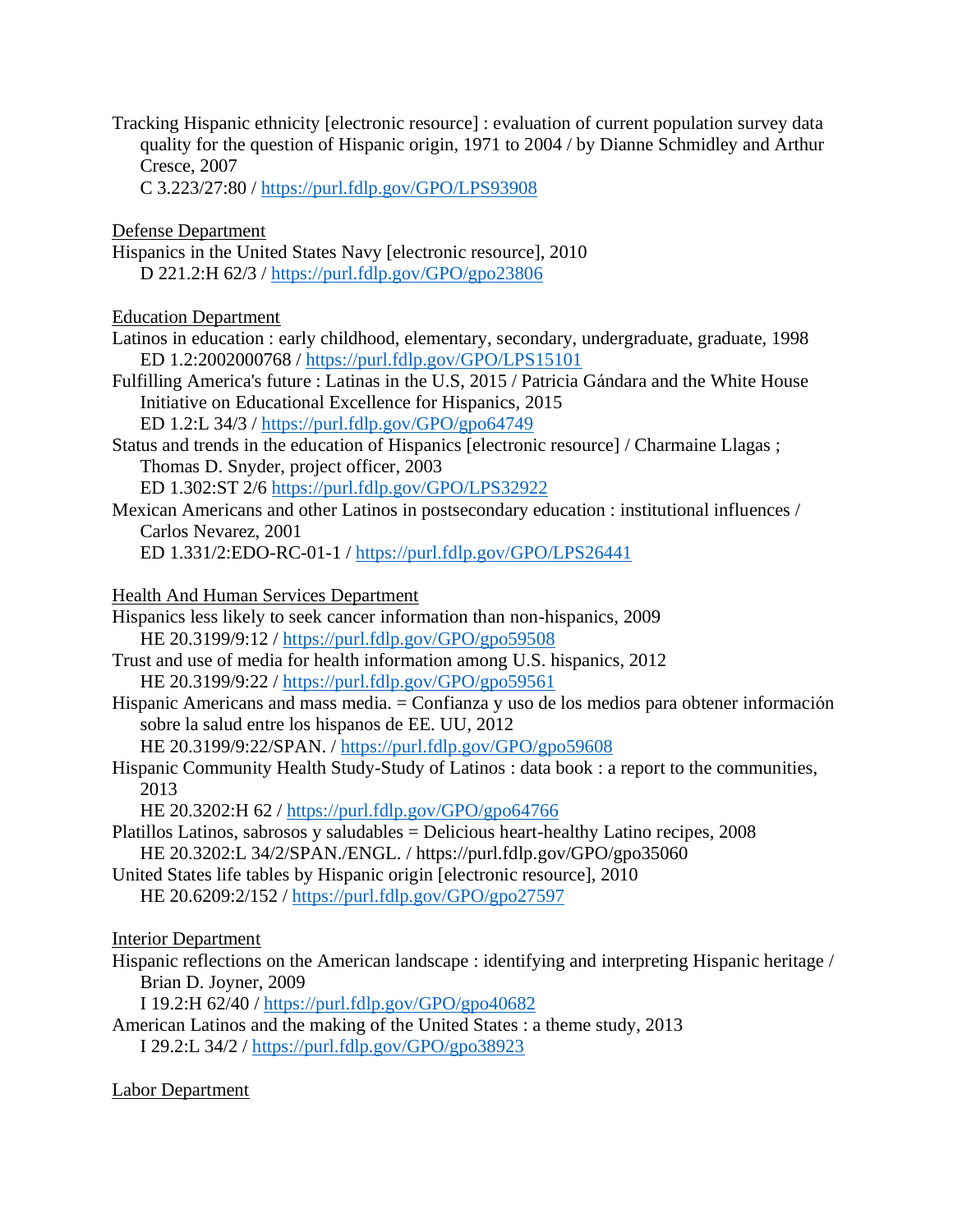Hispanic labor force in the recovery [electronic resource], 2011

- L 1.2:H 62/5 /<https://purl.fdlp.gov/GPO/gpo6287>
- Labor force characteristics by race and ethnicity, 2007
	- L 2.139: /<https://purl.fdlp.gov/GPO/LPS119639>

### President of the United States

- Road to a college diploma [electronic resource] : the complex reality of raising educational achievement for Hispanics in the United States / the interim report of the President's Advisory Commission on Educational Excellence for Hispanic Americans, 2002 PR 43.8:ED 8/2004016108 /<https://purl.fdlp.gov/GPO/LPS45879>
- Pathways to Hispanic family learning [electronic resource] : highlighting public and private efforts to meet the education needs of the Hispanic family, 2005 PR 43.8:ED 8/L 47 /<https://purl.fdlp.gov/GPO/LPS107179>
- To illuminate the American story for all [electronic resource] : final report to the President and Congress of the United States / United States. Commission to Study the Potential Creation of a National Museum of the American Latino Community, 2011 PR 44.8:L 34/AM 3 /<https://purl.fdlp.gov/GPO/gpo7840>

### U. S. Congress

Hispanic Americans in Congress, 1822-2012 / prepared under the direction of the Committee on House Administration of the U.S. House of Representatives, Daniel E. Lungren, chairman, Robert A. Brady, ranking minority member, by the Office of the Historian a, 2013 Y 1.1/7:108-225 /<http://purl.fdlp.gov/GPO/gpo47748>

### **PRINT BOOKS**

In call number order. If you are not at the Fayette Center and would like one of these books, please contact the Library through e-mail: [library@uiu.edu,](mailto:library@uiu.edu) or call 563-425-5261

#### Juvenile Fiction

- The beloved world of Sonia Sotomayor / Sonia Sotomayor, 2018 j347.732634 S718b 2018
- Small hands, big hands; seven profiles of Chicano migrant workers and their families / Sandra Weiner, 1970

j305.563 W423s

- Arrorró, mi niño : Latino lullabies and gentle games / selected and illustrated by Lulu Delacre ; musical arrangements by Cecilia Esquivel and Diana Sáez, 2004 j398.8 A778
- Portraits of Hispanic American heroes / by Juan Felipe Herrera ; paintings by Raúl Colón, 2014 j920 H565p 2014
- The house on Mango Street / Sandra Cisneros, 2009 jF C579h
- Parrot in the oven : mi vida : a novel / by Victor Martinez, 1996 jF M385p
- Our celebración! / by Susan Middleton Elya ; illustrations by Ana Aranda, 2018 Pic E592o 2018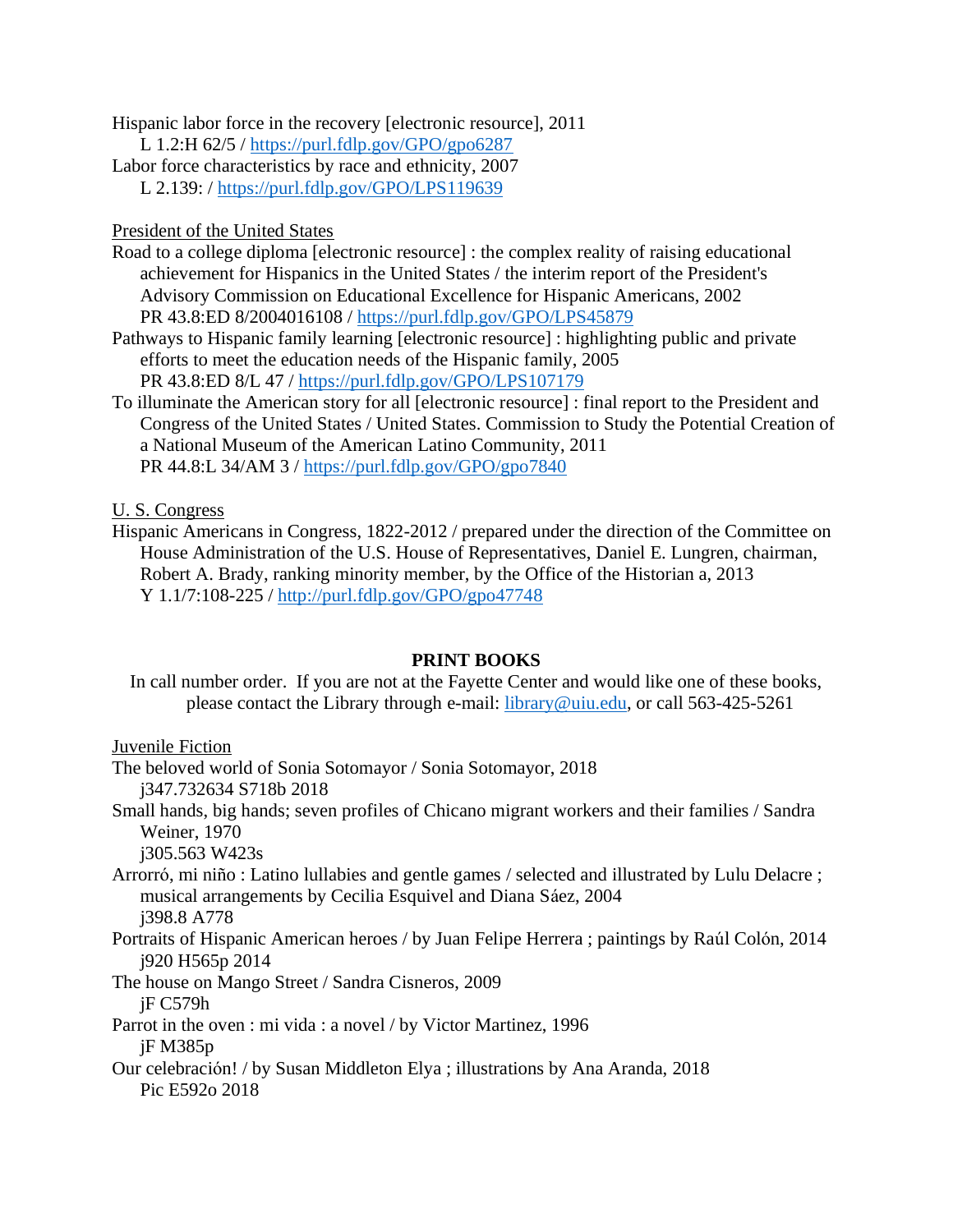Mis colores, mi mundo = My colors, my world / Maya Christina Gonzalez, 2007 Pic G643m Snapshots from the wedding / Gary Soto ; illustrated by Stephanie Garcia. 1997 Pic S718s Reference Notable Latino writers / from the editors of Salem Press, 2006 R810.9868 N899 Oxford encyclopedia of Latinos and Latinas in the United States / Suzanne Oboler and Deena J. Gonzâalez, editors in chief, 2005 R973.0468 O98 Main Collection Chicanos; a history of Mexican Americans [by] Matt S. Meier and Feliciano Rivera, 1972 301.4516872073 M511c Voices of a new Chicana/o history / Refugio I. Rochín and Dennis N. Valdés, editors, 2000 305.48/86872073 Mexican outsiders : a community history of marginalization and discrimination in California / Martha Menchaca, 1995 305.868/72079492 Disposable domestics : immigrant women workers in the global economy / Grace Chang ; foreword by Mimi Abramovitz, 2000 331.48164046 C456d Proletarians of the North : a history of Mexican industrial workers in Detroit and the Midwest, 1917-1933 / Zaragosa Vargas, 1999 331.6/2172075 Involving Latino families in schools : raising student achievement through home-school partnerships / Concha Delgado Gaitan, 2004 371.829 D352i Clemente : the passion and grace of baseball's last hero / David Maraniss [Roberto Clemente, Puerto Rican], 2007 796.357092 C626m Chicano literature : a reference guide / edited by Julio A. Martínez and Francisco A. Lomelí, 1985 810.9 C532 Pura Belpré Awards : celebrating Latino authors and illustrators / edited by Rose Zertuche Treviño, 2006 810.99282079 P985 Bless me, Ultima; a novel [by] Rudolfo A. Anaya, 1972 813.54 A536b Spanish heritage in the United States / Darío Fernández Flórez, 1971 917.303 F363s Reference library of Hispanic America / Nicolás Kanellos, editor, 1993 973.0468 R332 Everything you need to know about Latino history / Himilce Novas, 1998 973.0468073 N936e